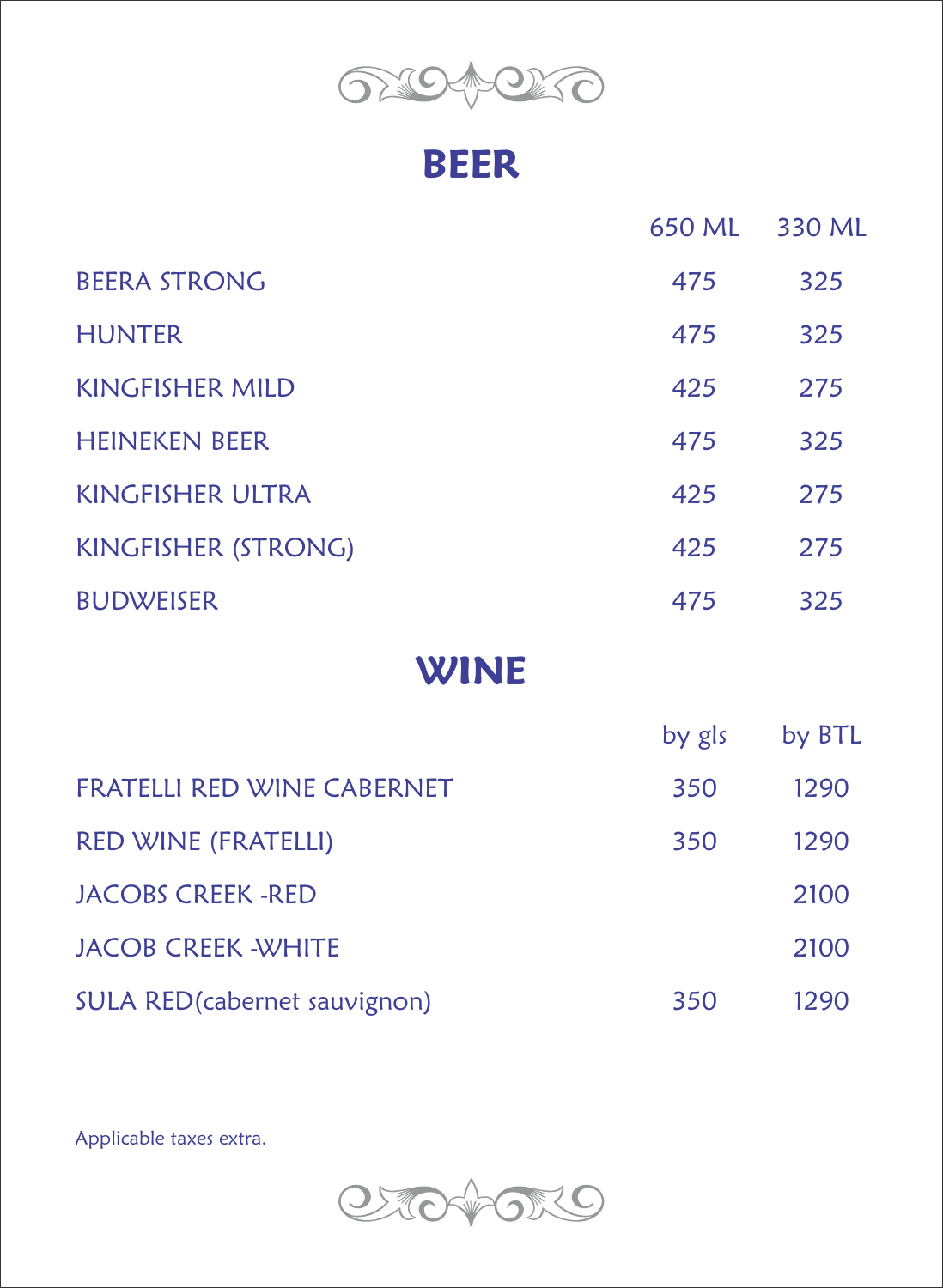

## **RUM**

|                        | 60ML | 30ML |
|------------------------|------|------|
| <b>BACARDI (WHITE)</b> | 300  | 150  |
| <b>CAPTIAN MORGAN</b>  | 350  | 175  |
| MC DOWELL BROWN        | 300  | 150  |
| <b>OLD MONK</b>        | 300  | 150  |
| <b>VODKA</b>           |      |      |
|                        | 60ML | 30ML |
| <b>ABSOLUT</b>         | 500  | 250  |
| <b>SMIRNOFF</b>        | 350  | 175  |
| <b>CIROC</b>           | 750  | 375  |
| <b>GIN</b>             |      |      |
|                        | 60ML | 30ML |
| <b>BOMBAY SAPPHIRE</b> | 600  | 300  |
| <b>BLUE RIBAND</b>     | 300  | 150  |
|                        |      |      |

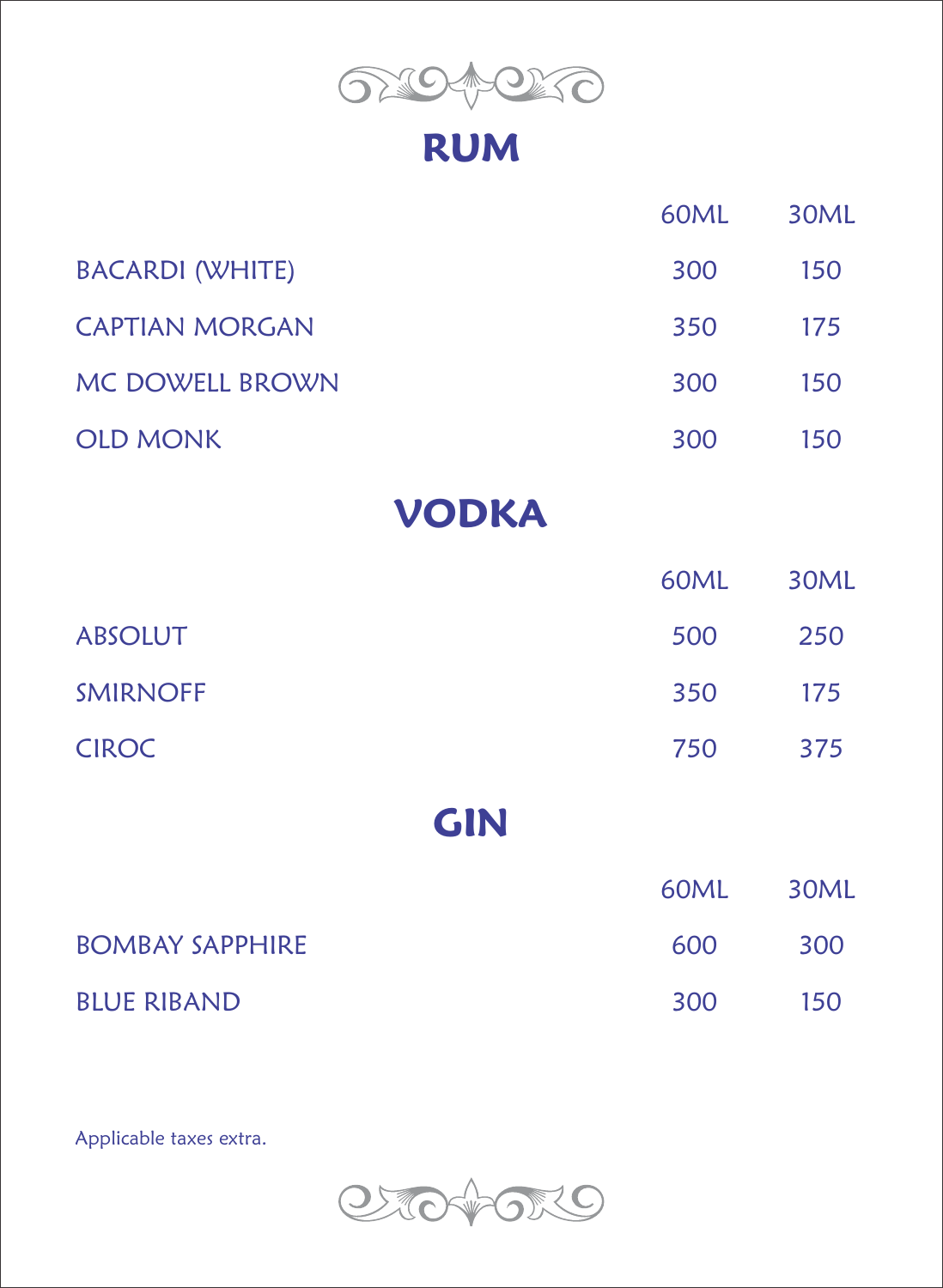

#### **BRANDY**

|                 | 60ML | 30ML |
|-----------------|------|------|
| <b>MORPHEUS</b> | 280  | 140  |

## **PREMIUM SCOTCH**

|                                  | 60ML - | - 30ML |
|----------------------------------|--------|--------|
| JOHNNIE WALKER GOLD LABEL        | 950    | 475    |
| <b>JOHNNIE WALKER BLUE LABEL</b> | 2400   | 1200   |

## **SINGLE MALT WHISKY**

|                    | 60ML | 30ML |
|--------------------|------|------|
| <b>GLENFIDDICH</b> | 800  | 400  |
| <b>GLENLIVET</b>   | 800  | 400  |
| <b>OBAN</b>        | 900  | 450  |

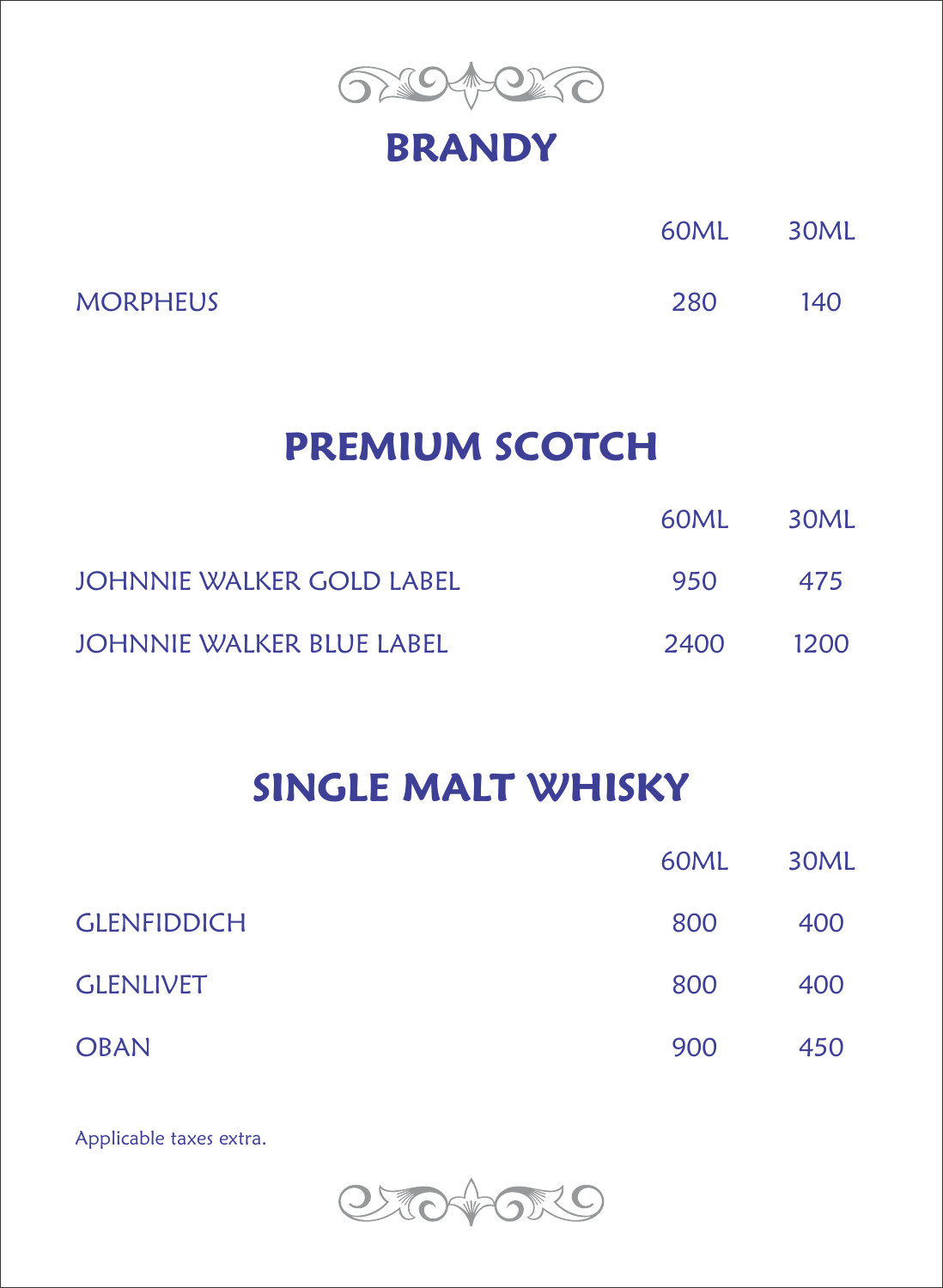

|                              | 60ML | 30ML |
|------------------------------|------|------|
| <b>CHIVAS REGAL</b>          | 750  | 375  |
| <b>JOHNNIE WALKER (RED)</b>  | 550  | 275  |
| <b>JOHNNIE WALKER(BLACK)</b> | 750  | 375  |
| <b>TEACHERS HIGH LAND</b>    | 550  | 275  |
| <b>BALLANTINE'S</b>          | 550  | 275  |

# **INDIAN SPIRITS**

|                                    | 60ML | 30ML |
|------------------------------------|------|------|
| <b>BLACK DOG CENTENARY (8 Yrs)</b> | 500  | 250  |
| 100 PIPERS (8 Yrs)                 | 480  | 240  |
| <b>ANTIQUITY (Blue)</b>            | 480  | 240  |
| <b>BLENDERS PRIDE</b>              | 400  | 200  |
| Mc.Dowell's.NO.1                   | 300  | 150  |
| <b>VAT 69</b>                      | 480  | 240  |

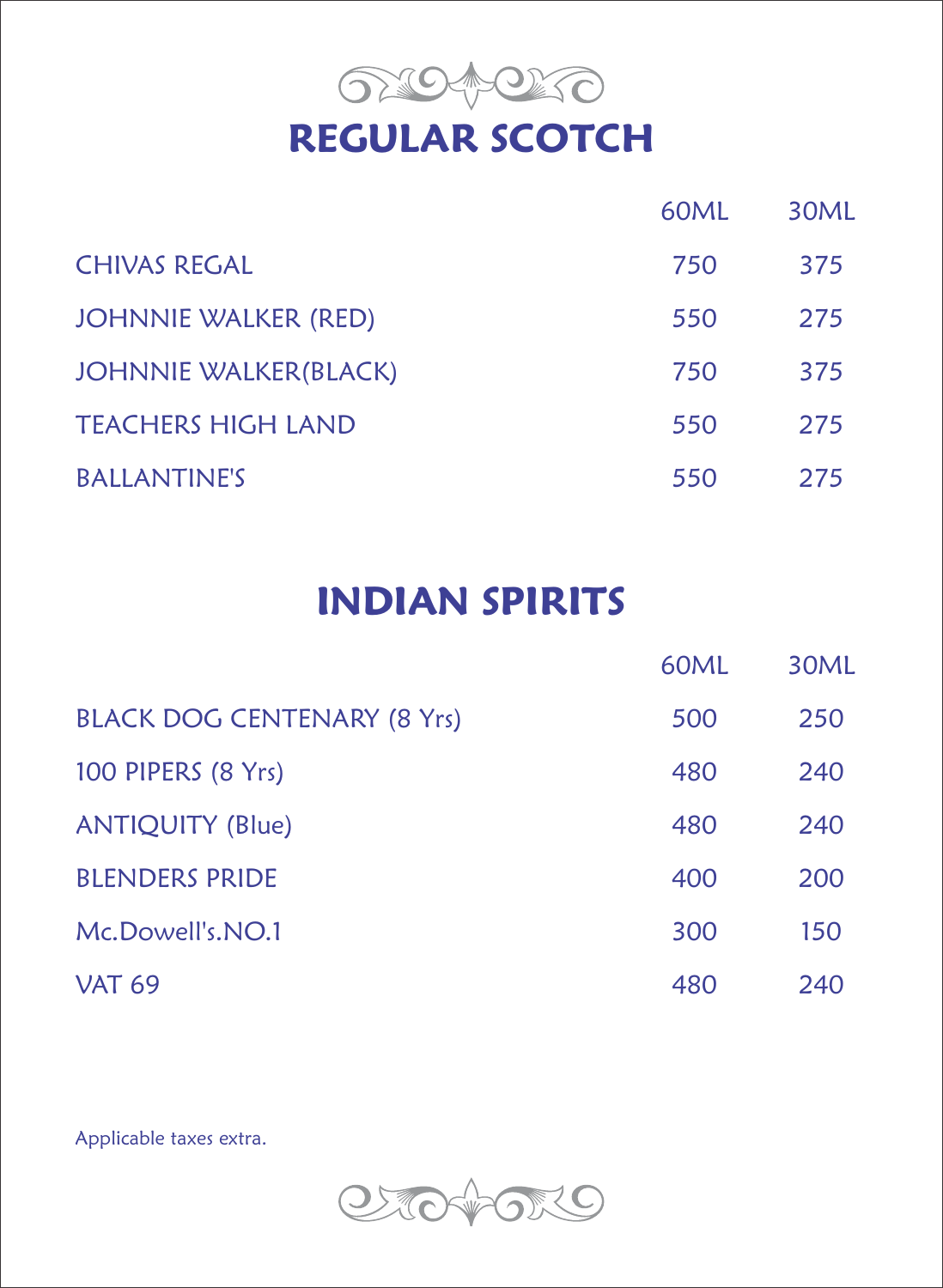

| <b>JHAROKHA SPECIAL</b><br>30 ML rum and 30 ml regular whisky mixed with fruit juice.             | 380 |
|---------------------------------------------------------------------------------------------------|-----|
| <b>BLOODY MARRY</b><br>60 ml vodka mixed with tomato juice and spices                             | 380 |
| <b>SCREWDRIVER</b><br>60 ml vodka with orange juice                                               | 380 |
| <b>GIMLET</b><br>60 ml gin with lime juice and crushed ice topping soda                           | 380 |
| <b>GINFIZZ</b><br>60 ml gin with egg white and lime juice, topped with soda and ice               | 380 |
| <b>PLANTERS PUNCH</b><br>classical rum mocktail with real juice                                   | 380 |
| <b>BLUE LAGOON</b><br>60 ml vodka with blue curacao, topped with ice and sprite and lime<br>juice | 380 |
| <b>MOJITO</b>                                                                                     | 380 |

60 ml white rum with mint leaves, sugar, lime juice , topped with sida